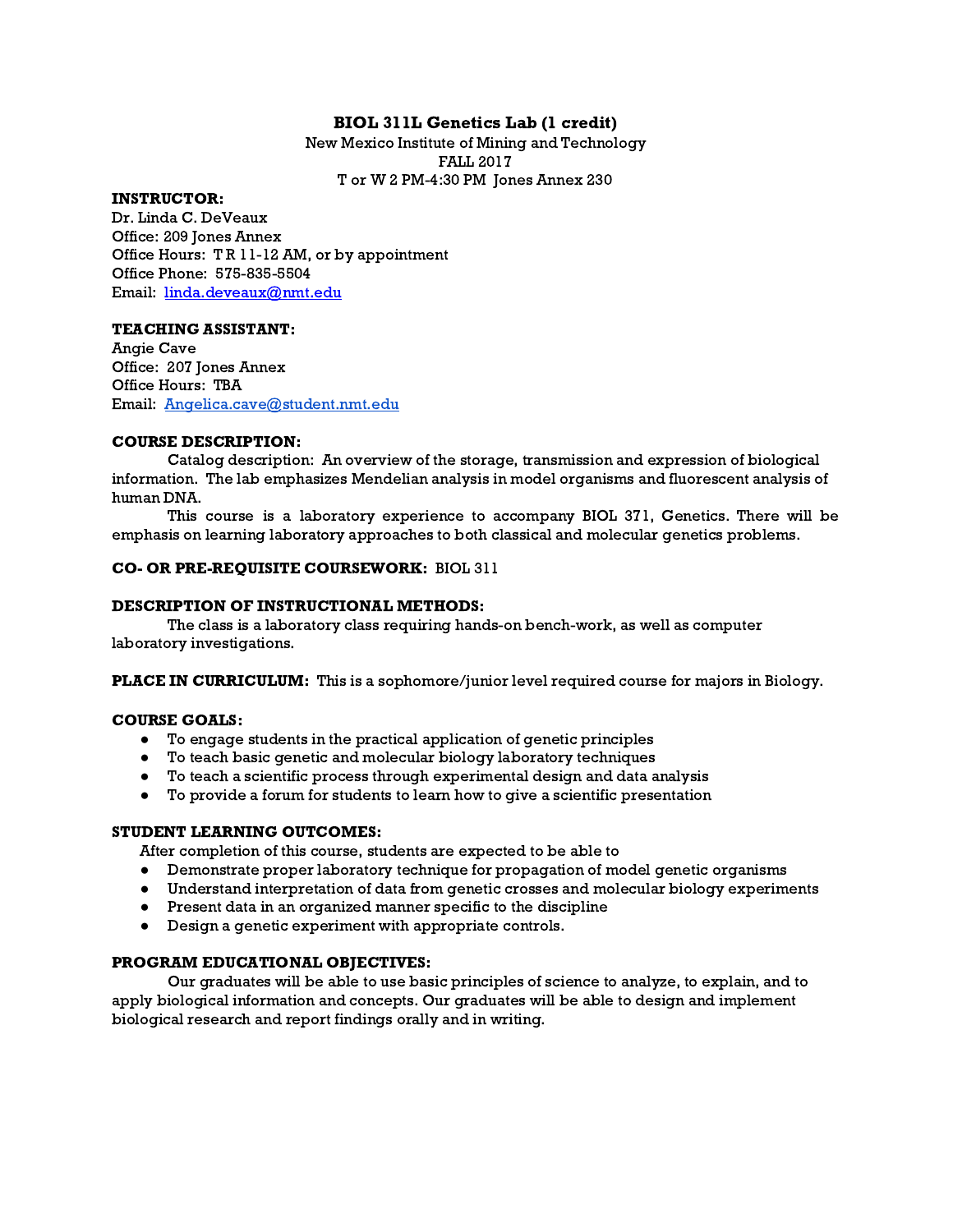#### COURSE REQUIREMENTS:

Required textbook: Laboratory manual will be supplied online through Canvas. Supplementary reading material provided online should be considered required reading unless designated otherwise. All students should read the material provided online prior to each class meeting.

Students are expected to:

- read the associated laboratory materials prior to class
- check Canvas and NMT email for class announcements at least daily
- attend and participate in each lab session, and work together on exercises
- complete and turn in homework
- participate in class discussions and problems
- Keep a laboratory notebook according to accepted standards
- ASK QUESTIONS IN CLASS OR COME TO OFFICE HOURS

# DESCRIPTION OF INSTRUCTIONAL METHODS:

The class is a laboratory class requiring hands-on bench-work, as well as computer laboratory investigations.

# USE OF ELECTRONIC DEVICES:

Cell phones must be set to "vibrate" during lab. No recording will be permitted, except through the ACT. Laptops may be required for some class sessions. Please ensure that they are charged prior to class. No electronic devices will be allowed during exams, unless otherwise instructed.

#### Counseling and Disability Services:

# Reasonable Accommodations

New Mexico Tech is committed to protecting the rights of individuals with disabilities. Qualified individuals who require reasonable accommodations are invited to make their needs known to the Office of Counseling and Disability Services (OCDS) as soon as possible. To schedule an appointment, please call 835-6619.

#### Counseling Services

New Mexico Tech offers mental health and substance abuse counseling through the Office of Counseling and Disability Services. The confidential services are provided free of charge by licensed professionals. To schedule an appointment, please call 835-6619.

# ACADEMIC MISCONDUCT:

# Academic Honesty:

New Mexico Tech's Academic Honesty Policy for undergraduate students is found in the student handbook:

[http://www.nmt.edu/images/stories/student\\_univ\\_relations/NMT%20Student%20Handbook%202016](http://www.nmt.edu/images/stories/student_univ_relations/NMT%20Student%20Handbook%202016-17.pdf) [-17.pdf](http://www.nmt.edu/images/stories/student_univ_relations/NMT%20Student%20Handbook%202016-17.pdf)

You are responsible for knowing, understanding, and following this policy.

Acts of dishonesty in class activities include cheating on exams and quizzes, and copying text from ANY source, including the internet, and passing it off as your own work. Copying of homework answers from the internet, for example, is considered cheating (and plagiarism). Instructors are obligated to report dishonesty, and I will follow University policy. Violators will be given an appropriate penalty, such as reduction of grade or expulsion from the class.

# Respect Statement:

New Mexico Tech supports freedom of expression within the parameters of a respectful learning environment. As stated in the New Mexico Tech Guide to Conduct and Citizenship: "New Mexico Tech's primary purpose is education, which includes teaching, research, discussion, learning, and service. An atmosphere of free and open inquiry is essential to the pursuit of education. Tech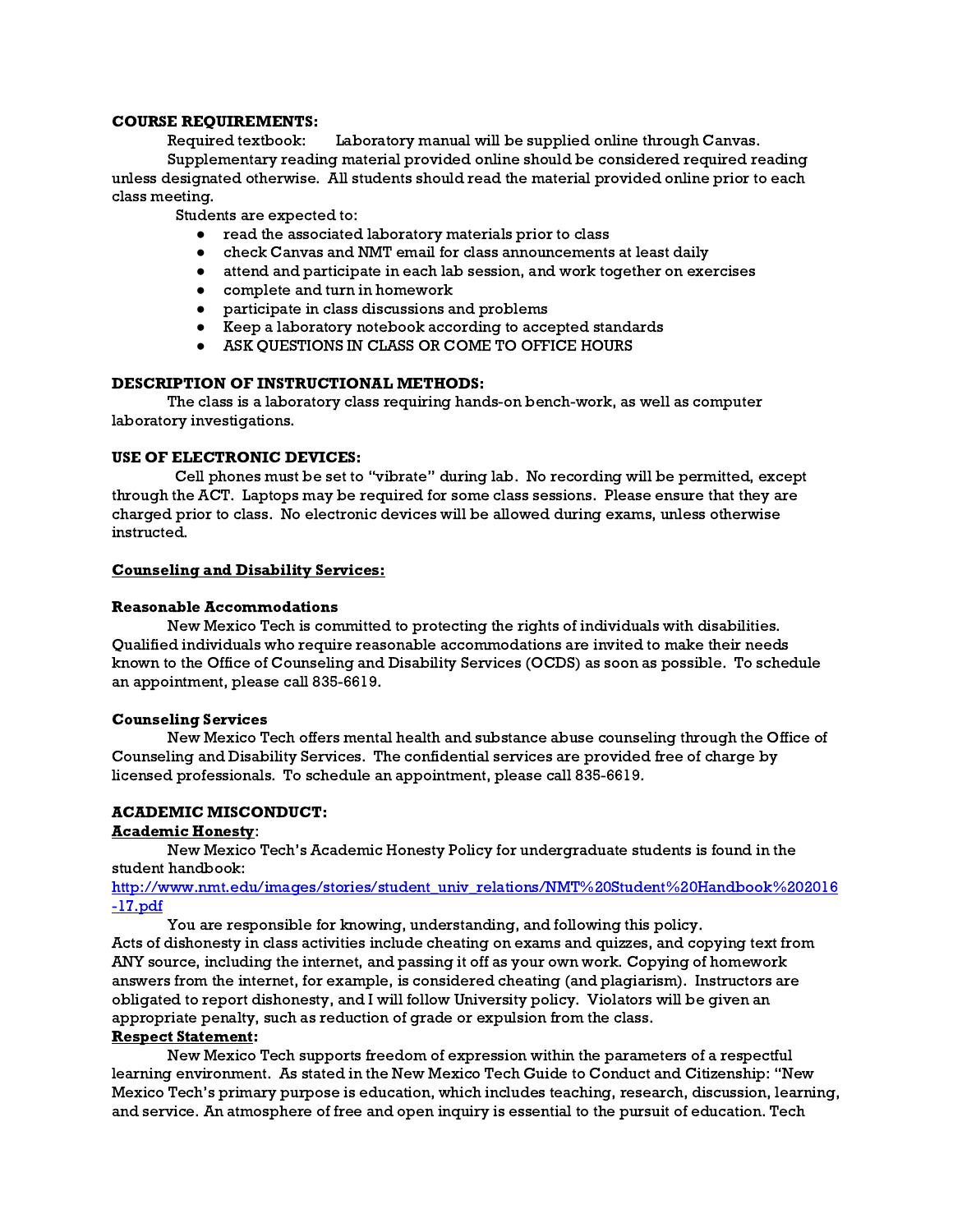seeks to protect academic freedom and build on individual responsibility to create and maintain an academic atmosphere that is a purposeful, just, open, disciplined, and caring community."

# EVALUATION PROCEDURES:

| <b>Grading:</b> | Ouizzes                         | 10%  |  |
|-----------------|---------------------------------|------|--|
|                 | Notebooks/QTBAs                 | 10%  |  |
|                 | Practical/participation         | 10%  |  |
|                 | Presentations                   | 20%  |  |
|                 | Lab reports/writing assignments | 50%  |  |
|                 | Total                           | 100% |  |
|                 |                                 |      |  |

Grading Scale: 100-90%, A; 89-80%, B; 79-70%, C; 69-60%, D; <60%, F. I reserve the right to utilize the +/- grades for borderline situations.

- Quizzes will be given at the beginning of lab period. Questions will be derived from the previous lab (introductory lecture, the information presented in your lab manual or any thought questions) as well as the lab to be performed that day.
- Presentations will be a group assignment on Experiment 3 and a final individual presentation on a current topic in Genetics (TBA).
- Practicals: There will be one practical exam to be given during your lab period. More information about this exam will be given by your instructor.
- Lab reports and writing assignments: Two experiments will be written up concisely with introduction (purpose), materials and methods, results and discussion. To help with these assignments, small writing assignments pertaining to the parts of a scientific paper will be due during the semester. More details to be provided during lab, as well as on Canvas.
- Lab Notebooks and QTBAs: Each person must have a three-ring binder (1" is sufficient) into which the laboratory manual and other important printouts can be inserted. It is mandatory that you also have dividers for the individual experiments (i.e. you will need 9). You should also have a hard-bound notebook for recording experiments. You are responsible for recording your own data, even if the experiment involves teams. Both binder and notebooks will be evaluated throughout the semester. "Questions to be answered" (QTBAs) will be due the week after they are assigned.
- Attendance in the lab is mandatory and missing a lab will affect your grade (except for extraordinary circumstances—see below). You will miss the quiz (no makeup quizzes will be given). There may be instances of sudden emergency or illness that prevent you from attending a lab. In these cases, you must speak with Dr. DeVeaux within one week of the missed lab. There are no make-ups. However, with advance planning, it may be possible to attend the other laboratory section that week.
- The lab is scheduled for 2.5 hours and will frequently last the entire time period. Do not schedule any other commitments for this time period.